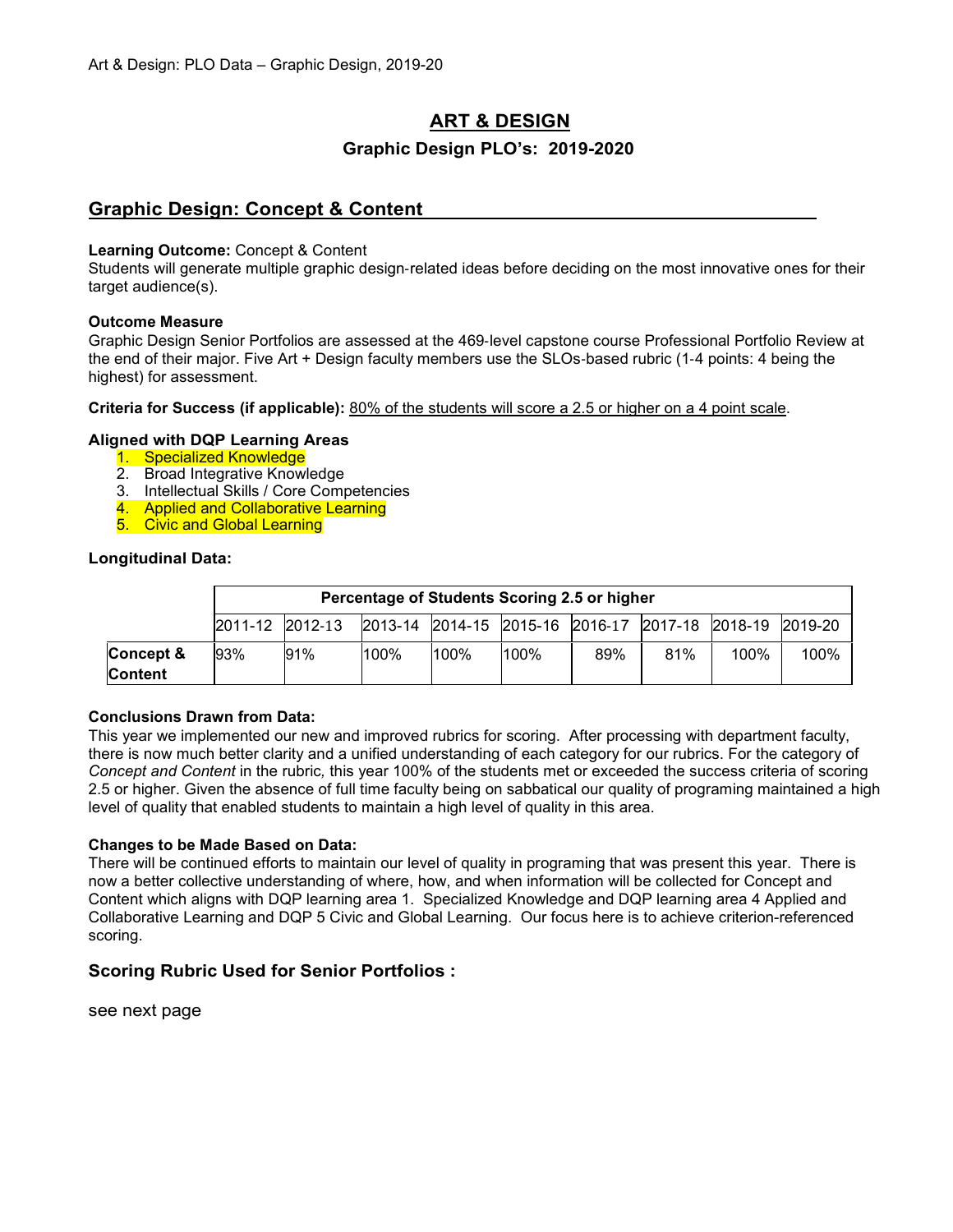|                                                | <b>Student Learning Outcomes Proficiency Levels</b>                                                                                                                            |                                                                                                                                                                                                                          |                                                                                                                                                                                                       |                                                                                                                                                                                                                           |  |  |  |  |  |  |
|------------------------------------------------|--------------------------------------------------------------------------------------------------------------------------------------------------------------------------------|--------------------------------------------------------------------------------------------------------------------------------------------------------------------------------------------------------------------------|-------------------------------------------------------------------------------------------------------------------------------------------------------------------------------------------------------|---------------------------------------------------------------------------------------------------------------------------------------------------------------------------------------------------------------------------|--|--|--|--|--|--|
|                                                | Initial 1 pts.                                                                                                                                                                 | Emerging 2 pts.                                                                                                                                                                                                          | Developed 3pts.                                                                                                                                                                                       | <b>Highly Developed 4 pts</b>                                                                                                                                                                                             |  |  |  |  |  |  |
| Content<br>$\overline{\phantom{0}}$<br>Concept | Inability to organize<br>thoughts and or<br>communicate ideas.<br>Personal research<br>lacks direction as it<br>relates to the creative<br>practice and or<br>completed works. | Needs to develop more<br>organized thoughts and<br>or an ability to<br>communicate ideas.<br>Some evidence of knew<br>knowledge is<br>developing as it relates<br>to the creative practice<br>and or completed<br>works. | Expected level of<br>organized thoughts<br>and communication<br>of ideas is evident.<br>Personal research is<br>maturing well as it<br>relates to the<br>creative practice and<br>or completed works. | Demonstrates a high<br>level of organized<br>thoughts and<br>communication of<br>ideas are well<br>articulated. Personal<br>research is expansive<br>as it relates to the<br>creative practice and<br>or completed works. |  |  |  |  |  |  |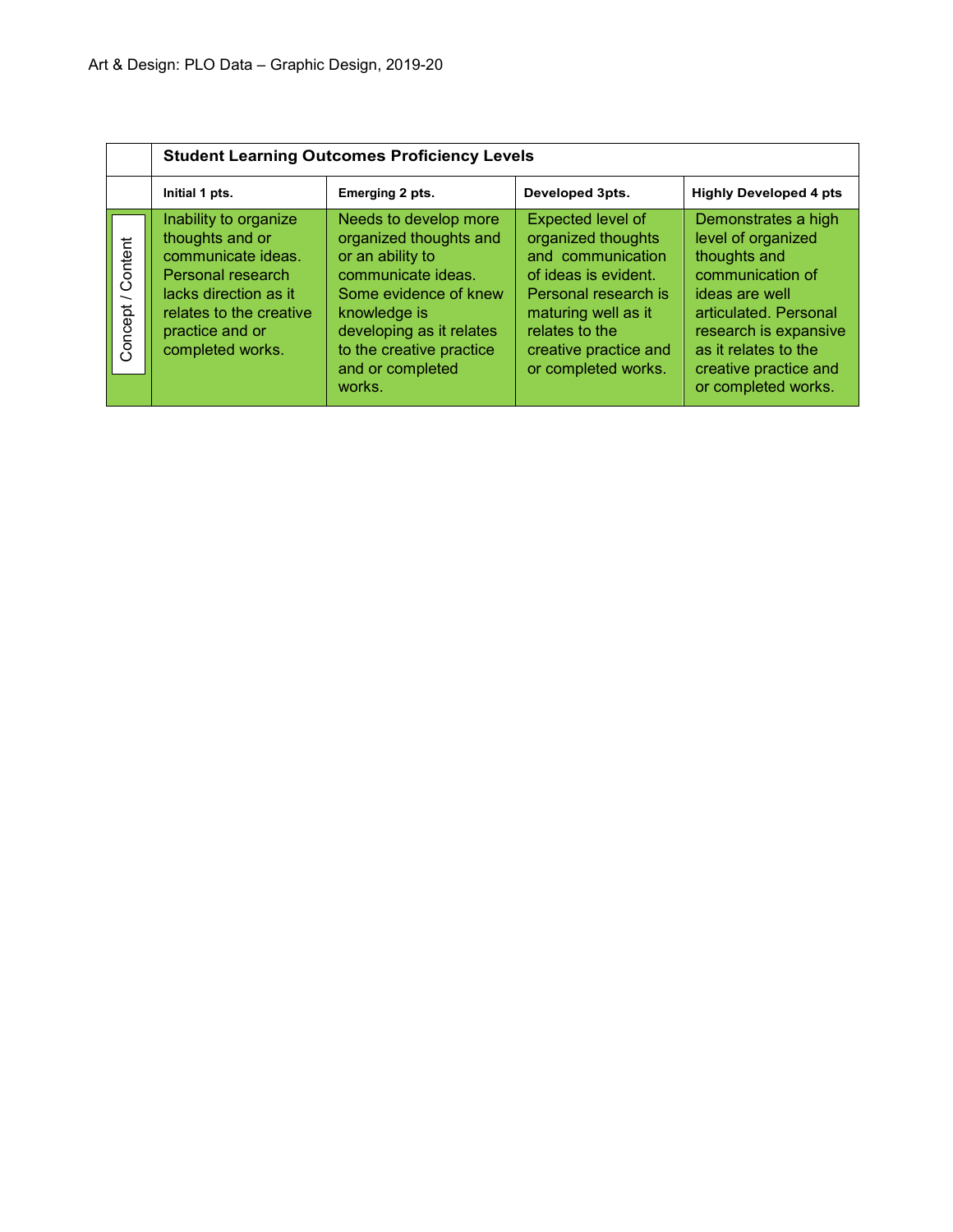# **Graphic Design: Composition and Presentation**

## **Learning Outcome:** Composition and Presentation

Students will comprehend and apply the art elements and design principles in original graphic designs.

## **Outcome Measure**

Graphic Design Senior Portfolios are assessed at the 469‐level capstone course Professional Portfolio Review at the end of their major. Five Art + Design faculty members use the SLOs‐based rubric (1‐4 points: 4 being the highest) for assessment.

**Criteria for Success (if applicable):** 80% of the students will score a 2.5 or higher on a 4 point scale.

## **Aligned with DQP Learning Areas**

- 1. Specialized Knowledge
- 2. Broad Integrative Knowledge
- 3. Intellectual Skills / Core Competencies
- 4. Applied and Collaborative Learning
- 5. Civic and Global Learning

## **Longitudinal Data:**

|                         | Percentage of Students Scoring 2.5 or higher |                                                                         |      |      |     |     |     |      |     |
|-------------------------|----------------------------------------------|-------------------------------------------------------------------------|------|------|-----|-----|-----|------|-----|
|                         |                                              | 2011-12 2012-13 2013-14 2014-15 2015-16 2016-17 2017-18 2018-19 2019-20 |      |      |     |     |     |      |     |
| <b>Composition 100%</b> |                                              | 91%                                                                     | 100% | 100% | 93% | 95% | 83% | 100% | 94% |
| <b>Presentation</b>     |                                              |                                                                         |      |      |     |     |     |      |     |

#### **Conclusions Drawn from Data:**

This year we implemented our new and improved rubrics for scoring. After processing with department faculty, there is now much better clarity and a unified understanding of each category for our rubrics. For the category of (Composition and Presentation) this year's findings, 94% of the students met or exceeded the success criteria of scoring 2.5 or higher. Given the absence of full time faculty being on sabbatical our quality of programing maintained a high level of quality that enabled students to maintain a high level of quality in this area.

#### **Changes to be Made Based on Data:**

There will be continued efforts to maintain our level of quality in programing that was present this year. There is now a better collective understanding of where, how and when information will be collected for Composition and Presentation which aligns with *DQP learning area 1. Specialized Knowledge, DQP learning area 2. Broad Integrative Knowledge, and DQP learning area 4 Applied and Collaborative Learning.*

## **Scoring Rubric Used for Senior Portfolios:**

See next page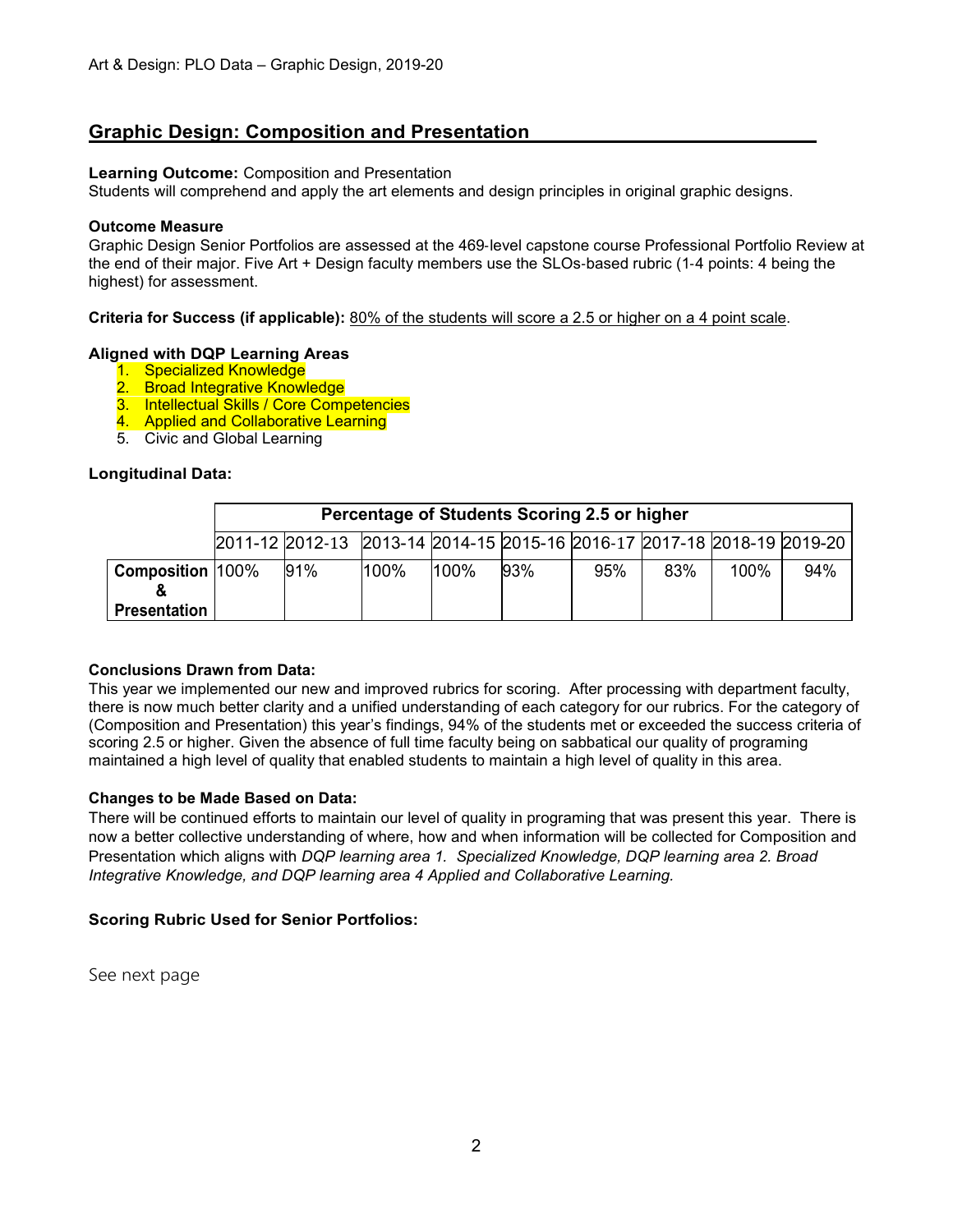|                                  | <b>Student Learning Outcomes Proficiency Levels</b>                                                                                                                                                                             |                                                                                                                                                                                                                             |                                                                                                                                                                      |                                                                                                                                                                                                         |  |  |  |  |  |  |
|----------------------------------|---------------------------------------------------------------------------------------------------------------------------------------------------------------------------------------------------------------------------------|-----------------------------------------------------------------------------------------------------------------------------------------------------------------------------------------------------------------------------|----------------------------------------------------------------------------------------------------------------------------------------------------------------------|---------------------------------------------------------------------------------------------------------------------------------------------------------------------------------------------------------|--|--|--|--|--|--|
|                                  | Initial 1 pts.                                                                                                                                                                                                                  | Emerging 2 pts.                                                                                                                                                                                                             | Developed 3pts.                                                                                                                                                      | <b>Highly Developed 4 pts</b>                                                                                                                                                                           |  |  |  |  |  |  |
| Presentation<br>య<br>Composition | Insufficient evidence<br>in implementing the<br>elements and<br>principles of design.<br><b>Basic development is</b><br>needed to better<br>demonstrates an<br>understanding of<br>application between<br>process and material. | Some evidence of<br>implementing the<br>elements and principles<br>of design are present.<br>More development is<br>needed to better<br>demonstrates an<br>understanding of<br>application between<br>process and material. | Satisfactory use of<br>of the elements and<br>principles of design.<br>Work demonstrates<br>an understanding<br>and application<br>between process<br>and materials. | <b>Effective and</b><br>intentional use of the<br>elements and<br>principles of design.<br>Work demonstrates<br>a sophisticated<br>understanding and<br>application between<br>process and<br>material. |  |  |  |  |  |  |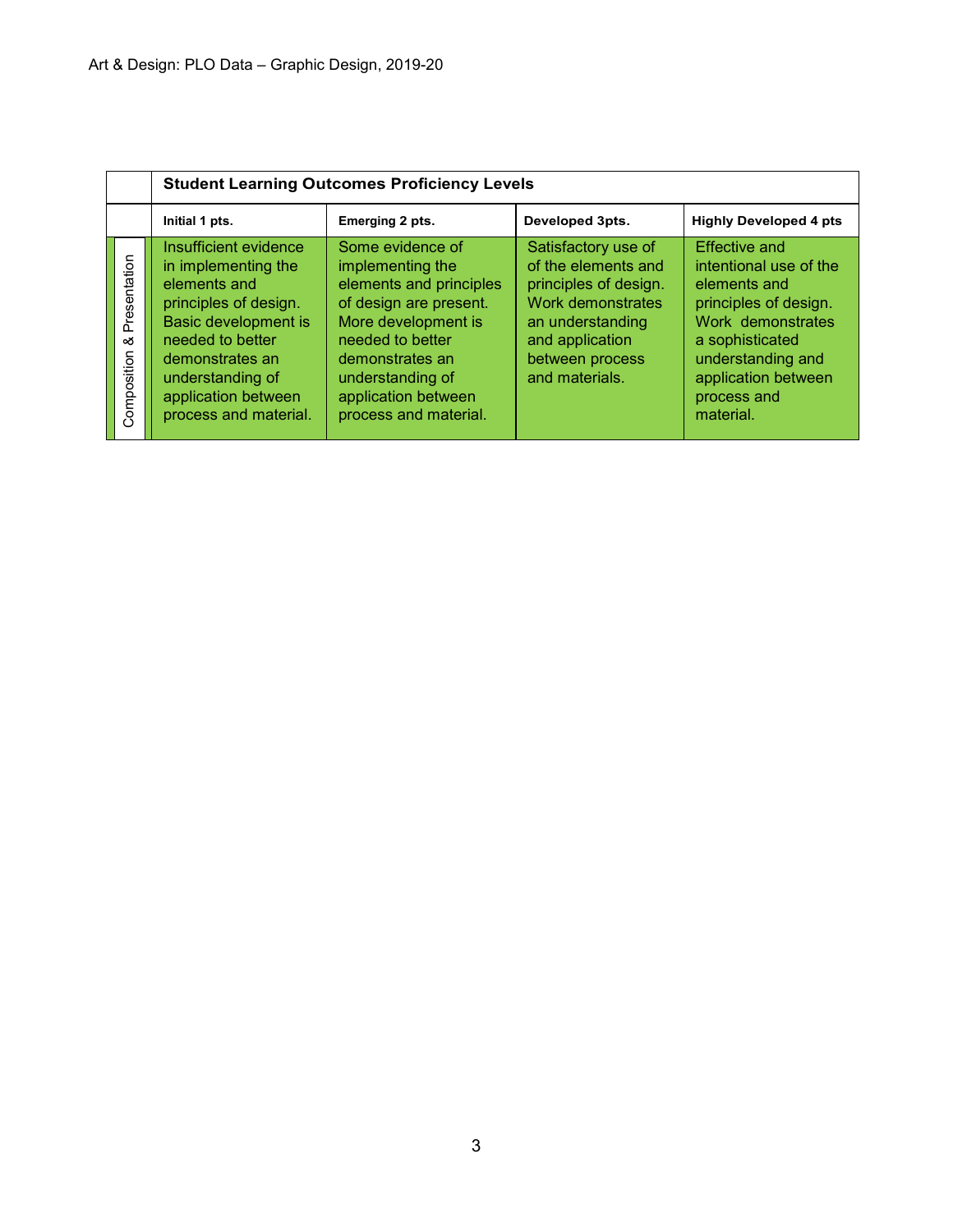# **Graphic Design: Effort**

### **Learning Outcome:** Effort

Students will demonstrate risk, time, and commitment to successfully complete a graphic design portfolio of their work.

#### Outcome Measure

Graphic Design Senior Portfolios are assessed at the 469‐level capstone course Professional Portfolio Review at the end of their major. Five Art + Design faculty members use the SLOs‐based rubric (1‐4 points: 4 being the highest) for assessment.

#### **Criteria for Success (if applicable):** 80% of the students will score a 2.5 or higher on a 4 point scale.

## **Aligned with DQP Learning Areas**

- 1. Specialized Knowledge
- 2. Broad Integrative Knowledge
- 3. Intellectual Skills / Core Competencies
- 4. Applied and Collaborative Learning
- 5. Civic and Global Learning

## **Longitudinal Data:**

|               | 2011-12 | 2012-13 | 2013-14 | 2014-15 | 2015-16 | 2016-17 | 2017-18 | 2018-19 |
|---------------|---------|---------|---------|---------|---------|---------|---------|---------|
| <b>Effort</b> | 100%    | 100%    | 100%    | 92%     | 93%     | 89%     | 85%     | 100%    |

#### **Conclusions Drawn from Data:**

This year we implemented our new and improved rubrics for scoring. After processing with department faculty, there is now much better clarity and a unified understanding of each category for our rubrics. For the category of *(Effort)* this year's findings, 100% of the students met or exceeded the success criteria of scoring 2.5 or higher. Given the absence of full time faculty being on sabbatical our quality of programing maintained a high level of quality that enabled students to maintain a high level of quality in this area.

#### **Changes to be Made Based on Data:**

There will be continued efforts to maintain our level of quality in programing that was present this year. There is now a better collective understanding of where, how and when information will be collected for Effort which aligns with *DQP learning area 1. Specialized Knowledge and DQP learning area 4 Applied and Collaborative Learning.*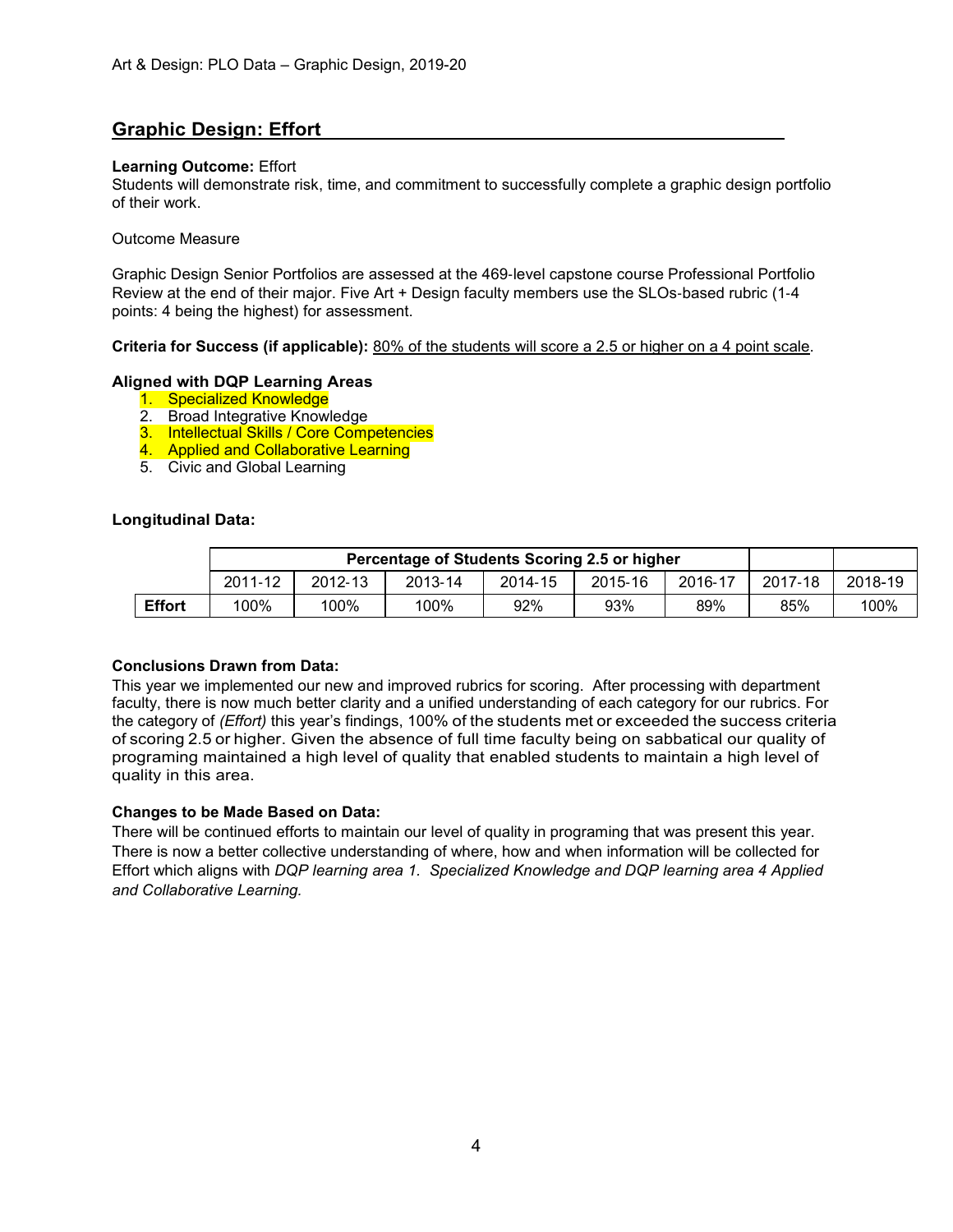# **Scoring Rubric Used for Senior Portfolios:**

|        | <b>Student Learning Outcomes Proficiency Levels</b>                                                                                                                                    |                                                                                                                           |                                                                                                                                                                                   |                                                                                                                                                                              |  |  |  |  |  |
|--------|----------------------------------------------------------------------------------------------------------------------------------------------------------------------------------------|---------------------------------------------------------------------------------------------------------------------------|-----------------------------------------------------------------------------------------------------------------------------------------------------------------------------------|------------------------------------------------------------------------------------------------------------------------------------------------------------------------------|--|--|--|--|--|
|        | Initial 1 pts.                                                                                                                                                                         | Emerging 2 pts.                                                                                                           | Developed 3pts.                                                                                                                                                                   | <b>Highly Developed 4 pts</b>                                                                                                                                                |  |  |  |  |  |
| Effort | Little to no time or<br>energy given. Attitude<br>demonstrates a lack<br>of care or personal<br>commitment and<br>results of work<br>demonstrate lack of<br>care and or<br>incomplete. | Some energy, time and<br>care were<br>demonstrated however<br>there is room for<br>improvement on level of<br>commitment. | Acceptable level of<br>time and energy<br>demonstrated.<br><b>Expectation met on</b><br>time commitment<br>and level of energy<br>applied to learning<br>and creative<br>process. | <b>Rigorous and Self -</b><br>initiated commitment<br>to the creative<br>process. Full<br>engagement and<br>enthusiasm applied<br>toward work and<br>classroom<br>community. |  |  |  |  |  |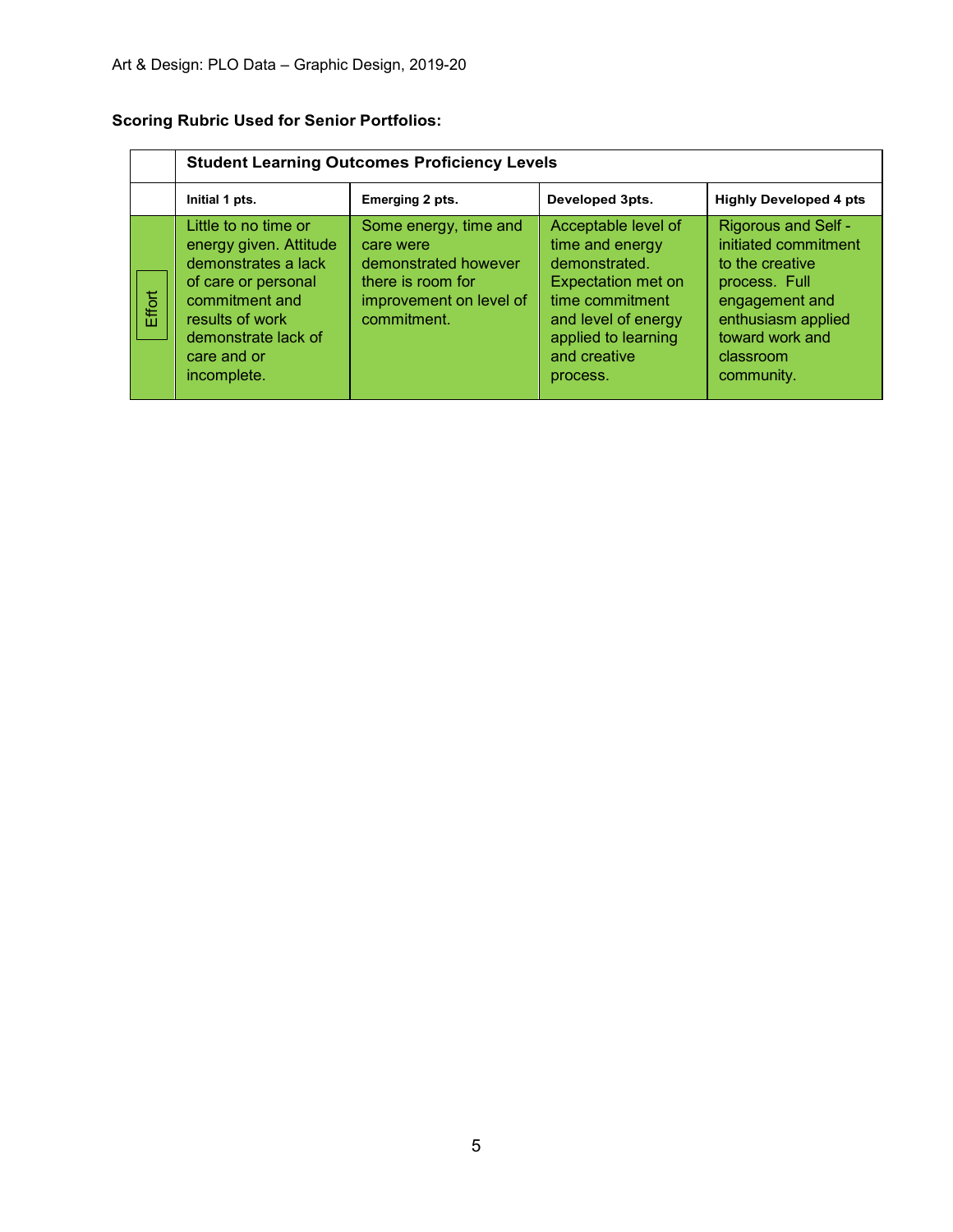# **Graphic Design: Craftsmanship**

### **Learning Outcome:** Craftsmanship

Students will demonstrate competencies in the use of design technologies and materials.

#### **Outcome Measure**

*Graphic Design Senior Portfolios* are assessed at the 469‐level capstone course Professional Portfolio Review at the end of their major. Five Art + Design faculty members use the SLOs‐based rubric (1‐4 points: 4 being the highest) for assessment.

**Criteria for Success (if applicable):** 80% of the students will score a 2.5 or higher on a 4 point scale.

## **Aligned with DQP Learning Areas**

- 1. Specialized Knowledge
- 2. Broad Integrative Knowledge
- 3. Intellectual Skills / Core Competencies
- 4. Applied and Collaborative Learning
- 5. Civic and Global Learning

## **Longitudinal Data:**

|               | Percentage of Students Scoring 2.5 or<br>higher |          |          |          |          |          |          |       |       |
|---------------|-------------------------------------------------|----------|----------|----------|----------|----------|----------|-------|-------|
|               | $2011 -$                                        | $2012 -$ | $2013 -$ | $2014 -$ | $2015 -$ | $2016 -$ | $2017 -$ | 2018- | 2019- |
|               | 12                                              | 13       | 14       | 15       | 16       |          | 18       | 19    | 20    |
| Craftsmanship | 100%                                            | 91%      | 100%     | 100%     | 100%     | 95%      | 83%      | 100%  | 100%  |

### **Conclusions Drawn from Data:**

This year we implemented our new and improved rubrics for scoring. After processing with department faculty, there is now much better clarity and a unified understanding of each category for our rubrics. For the category of (*Craftsmanship)* this year's findings, 100% of the students met or exceeded the success criteria of scoring 2.5 or higher. Given the absence of full time faculty being on sabbatical our quality of programing maintained a high level of quality that enabled students to maintain a high level of quality in this area.

## **Changes to be Made Based on Data:**

There will be continued efforts to maintain our level of quality in programing that was present this year. There is now a better collective understanding of where, how and when information will be collected for Effort which aligns with *DQP learning area 1. Specialized Knowledge, DQP learning area 2. Broad Integrative Knowledge and DQP learning area 4. Applied and Collaborative Learning.*

## **Scoring Rubric Used for Senior Portfolios:**

See next page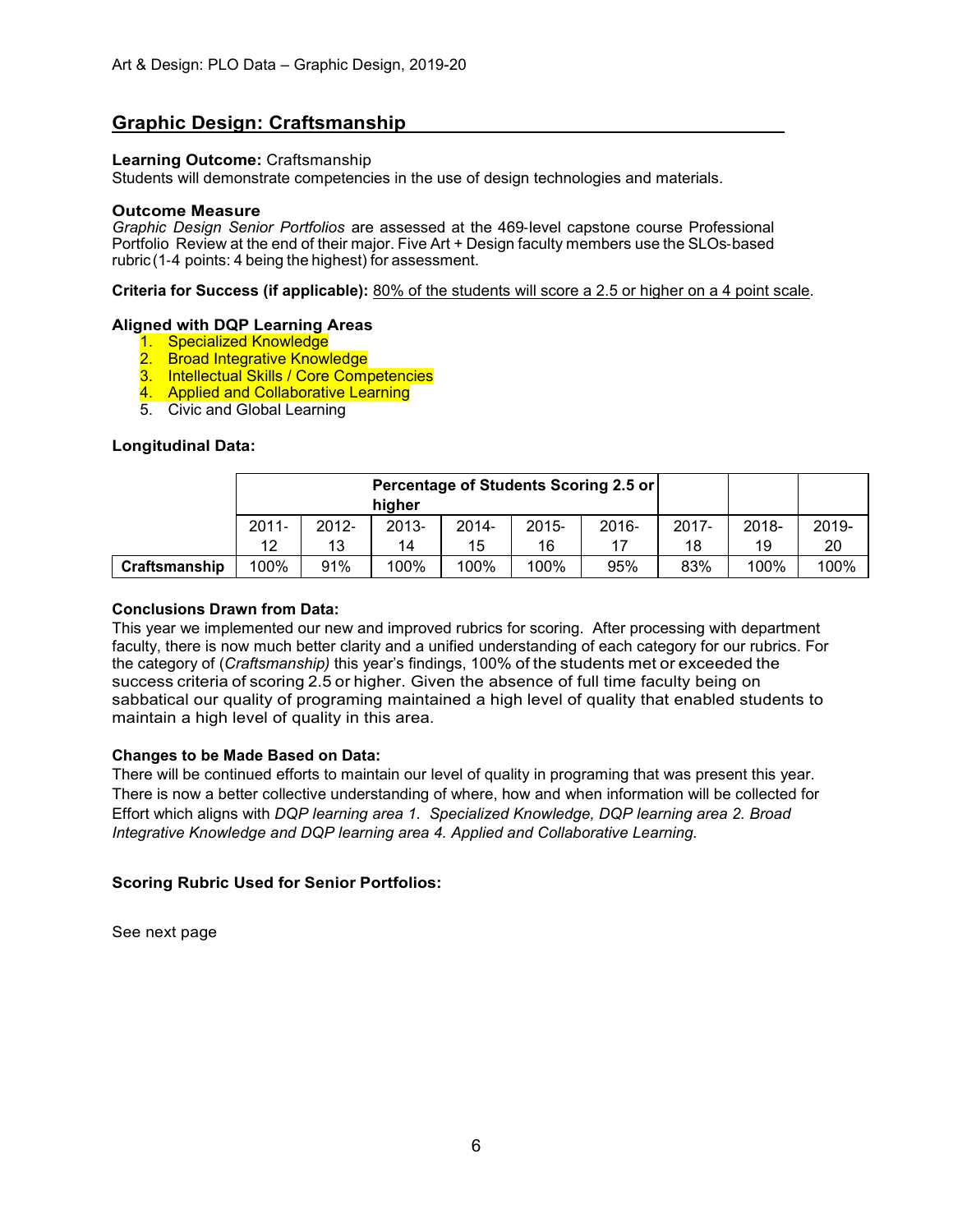|               |                                                                                                                                                          | <b>Student Learning Outcomes Proficiency Levels</b>                                                                                                        |                                                                                                                                            |                                                                                                                                                              |  |  |  |  |  |  |  |
|---------------|----------------------------------------------------------------------------------------------------------------------------------------------------------|------------------------------------------------------------------------------------------------------------------------------------------------------------|--------------------------------------------------------------------------------------------------------------------------------------------|--------------------------------------------------------------------------------------------------------------------------------------------------------------|--|--|--|--|--|--|--|
|               | Initial 1 pts.                                                                                                                                           | Emerging 2 pts.                                                                                                                                            | Developed 3pts.                                                                                                                            | <b>Highly Developed 4 pts</b>                                                                                                                                |  |  |  |  |  |  |  |
| Craftsmanship | Little to no evidence<br>of proper application<br>between tools and<br>materials. Lacking<br>attention and time<br>commitment to<br>learning techniques. | Inconsistent evidence<br>of proper application<br>between tools and<br>materials. Minimal time<br>and attention given<br>toward development<br>techniques. | Meets expectation of<br>application between<br>tools and materials.<br>Quality of work<br>shows evidence of<br>care and<br>intentionality. | <b>Effective and</b><br>intentional application<br>between tools and<br>materials, Work<br>demonstrates a<br>sophisticated level of<br>skill and techniques. |  |  |  |  |  |  |  |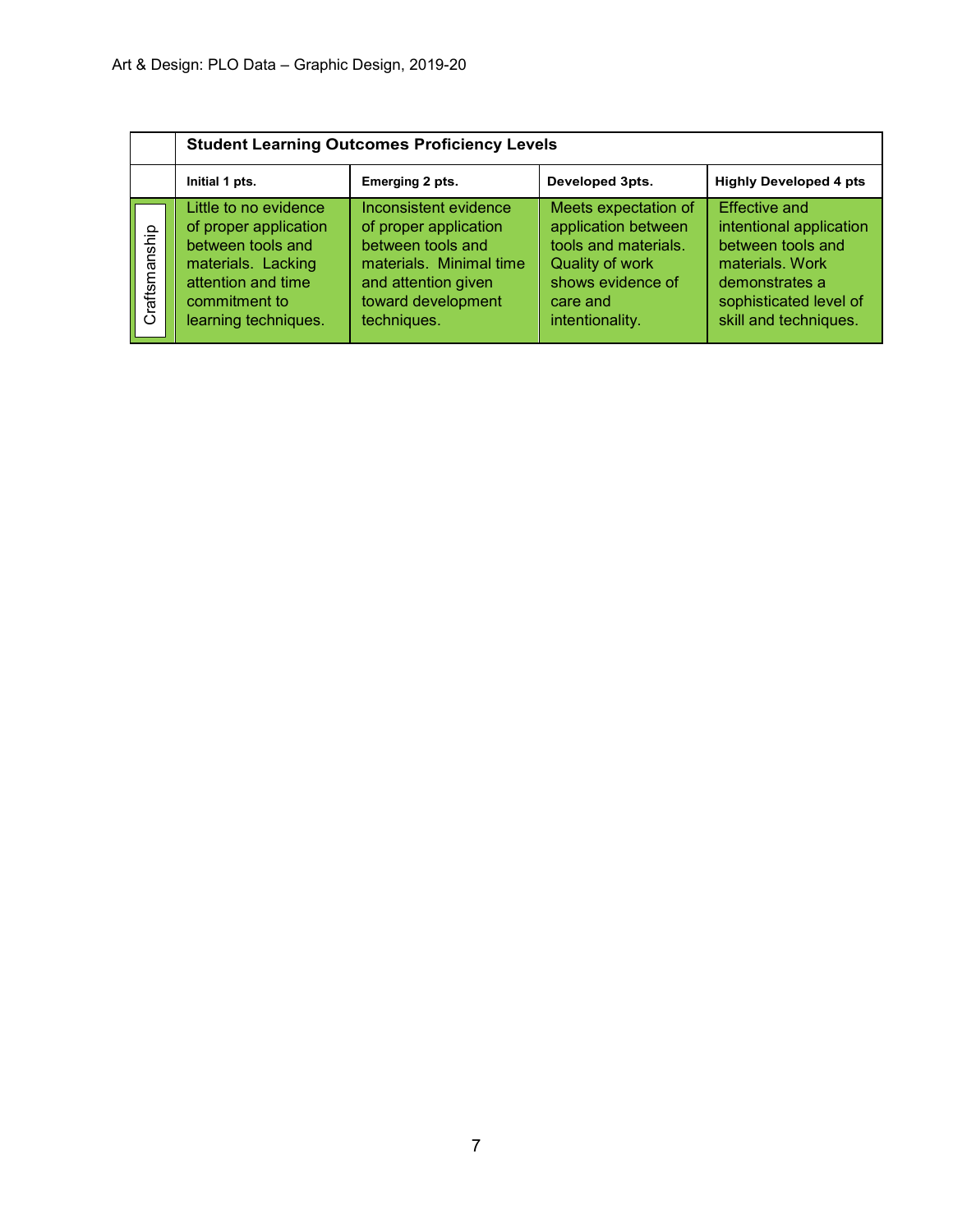# **Graphic Design: Written Communication**

## **Learning Outcome:** Written Communication

Students will be able to write about their design strategies, problem solving, aesthetic choices, and contemporary designs.

### **Outcome Measure:**

PLNU Art and Design faculty members assesses students' written text in their Senior Graphic Design Portfolios from the capstone course: Art471–Senior Graphic Design Portfolio Review. Using a SLOsbased rubric (1-4 points: 4 being the highest), each student's Portfolio writing is scored by the faculty members. Scores are currently based on Department's generic writing rubric.

## **Criteria for Success (if applicable):**

80% of students produce work of "developed" quality or higher on signature assignments.

## **Aligned with DQP Learning Areas**

- 1. Specialized Knowledge
- 2. Broad Integrative Knowledge
- 3. Intellectual Skills / Core Competencies
- 4. Applied and Collaborative Learning
- 5. Civic and Global Learning

## **Longitudinal Data:**

|                                                  |                       | Percentage of Students Scoring 2.5 or higher |                      |               |               |         |         |                    |                    |
|--------------------------------------------------|-----------------------|----------------------------------------------|----------------------|---------------|---------------|---------|---------|--------------------|--------------------|
|                                                  | 2011-12               |                                              | 2012-13   2013-14    | 2014-15       | 2015-16       | 2016-17 | 2017-18 | 2018-19            | 2019-20            |
| <b>Content &amp;</b><br>Writing<br><b>Skills</b> | 3.5<br>IN=41*<br>100% | 3.0<br>IN=11<br>100%                         | 3.0<br>IN=21<br>100% | <b>NA [0]</b> | <b>NA [0]</b> | 84%     | N/A     | $IN = 131$<br>100% | $IN = 181$<br>100% |

\*Number of Students/Average Score

#### **Conclusions Drawn from Data**:

The quality of content and writing skills used in the Graphic Design Capstone portfolios is at a professional level and has been now for second year in a row.

The rubric that was implemented last year take into account the written content in the portfolio. Based on the 18 portfolio's that were assessed, the overall group score was above the 80% mark.

#### **Changes to be Made Based on Data:**

Due to COVID-19, the department did not get have time to connect on discussions about the specifics on how and if we want to develop a more specific and targeted capture for assessment of *Content & Writing Skills*. We will reassess in the coming year.